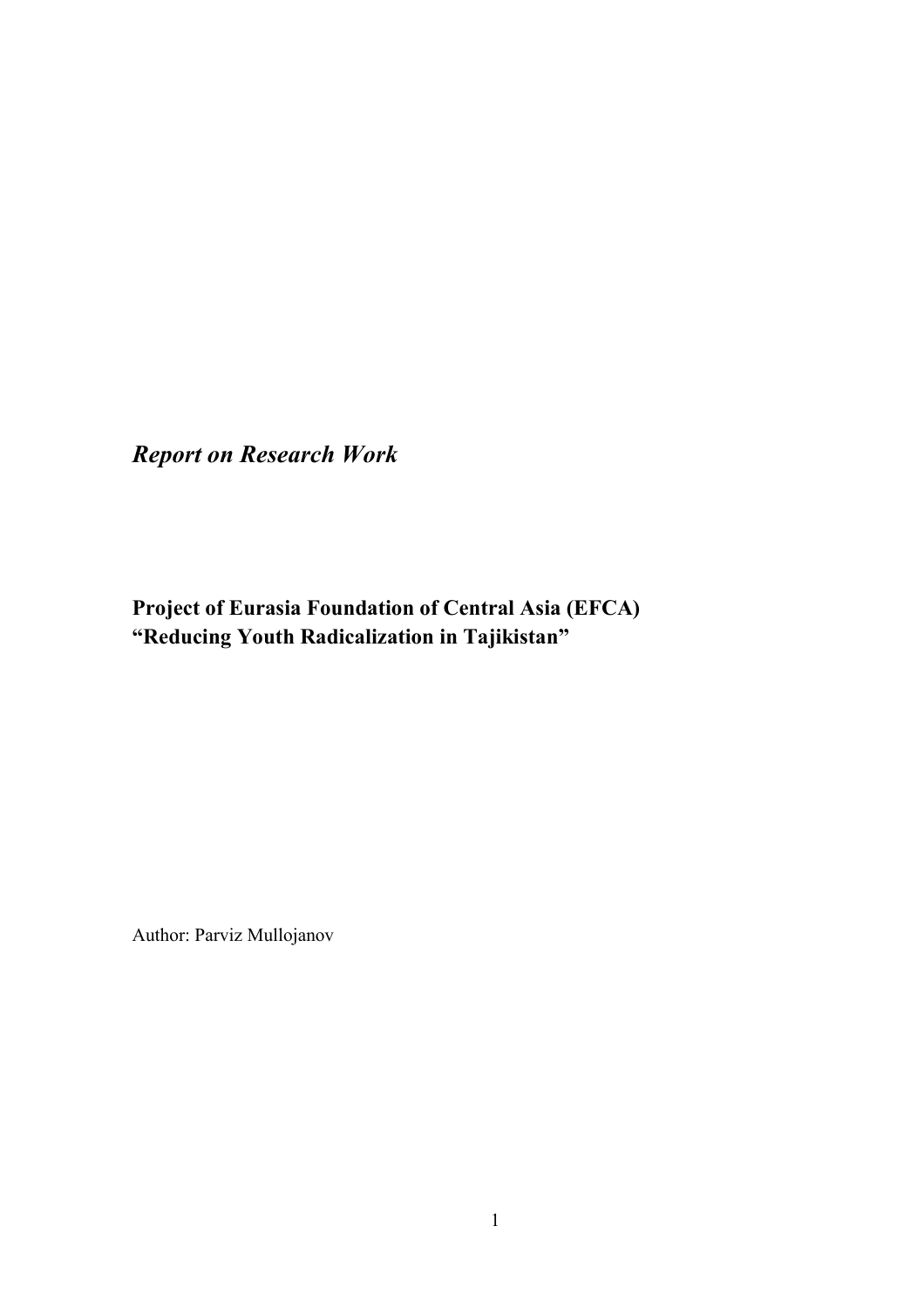## TABLE OF CONTENTS

| Chapter 1: General information about the project |
|--------------------------------------------------|
| 1.1. General Information about the Project       |
| 1.2. Goals and Objectives                        |
| 1.3. Research Methodology                        |
|                                                  |
| 2.1. Field research                              |
|                                                  |
|                                                  |
|                                                  |
| $\blacksquare$                                   |
|                                                  |
|                                                  |
|                                                  |
|                                                  |
|                                                  |
| Appendix I Text of the Questionnaire             |
| Appendix II. Graph I                             |
| Appendix III Graph II                            |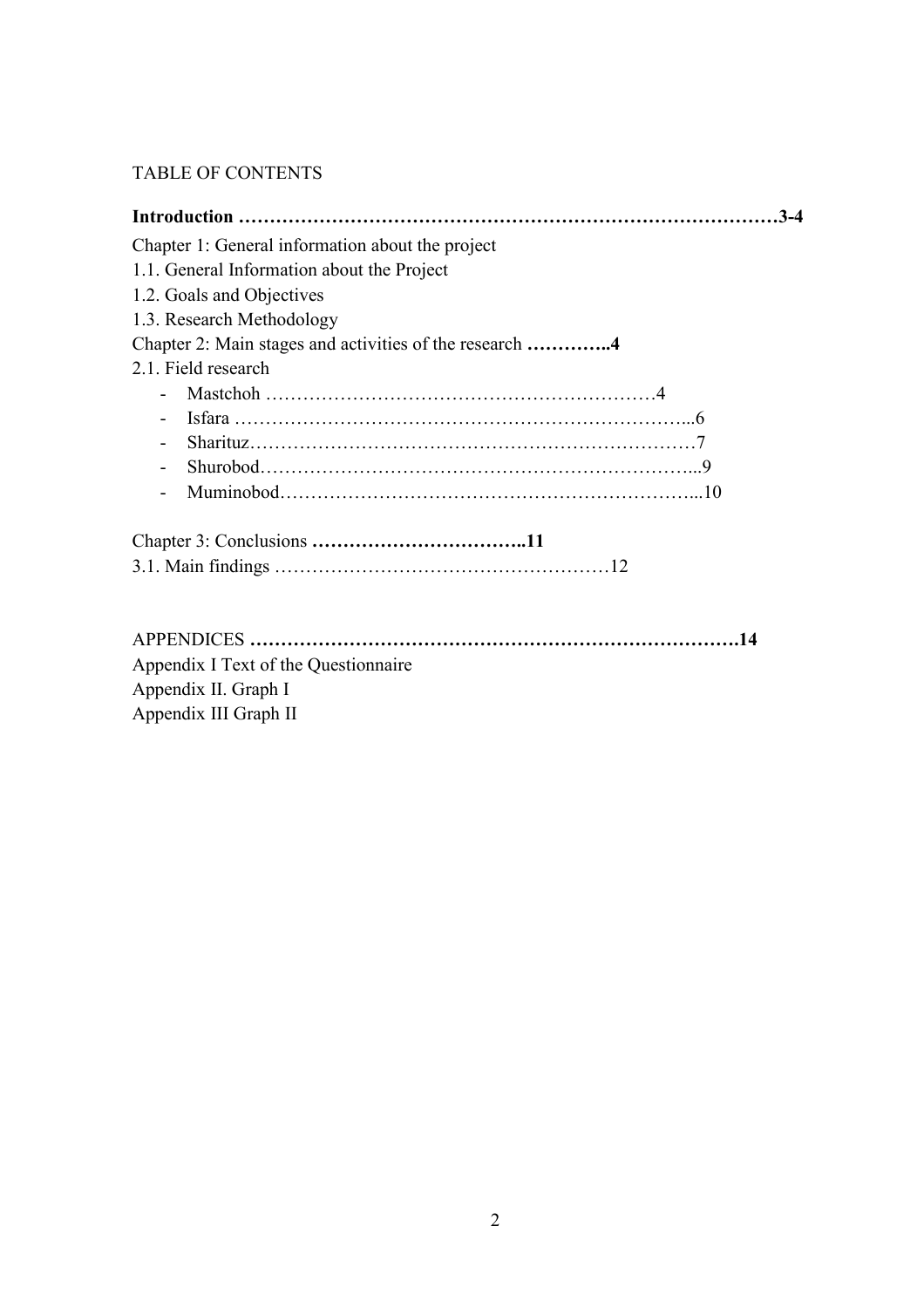# **Chapter 1: Introduction**

## **1.1 General Information about the Project**

As part of the Eurasia Foundation in Central Asia (EFCA) project "Reducing Youth Radicalization in Tajikistan," research on the causes of the radicalization of young people and measures for its prevention was conducted in five regions of Tajikistan, namely: Shurobod, Muminobod, Sharituz, Isfara and Mastchoh. The project itself includes four main components that will help reduce radicalism amongst young people:

- 1. Strengthening the institutional capacity of non-governmental organizations (NGO) in the project areas to better understand and address the causes of youth radicalism.
- 2. A study on the causes of radicalism among young people to be circulated amongst local government and NGOs to facilitate a better understanding of the issues.
- 3. The final conference, which will showcase the results of the research and identify the causes of youth radicalism in order to formulate an effective overall strategy to counter it.
- 4. Implementation of youth-led projects in five regions of Tajikistan with the aim of involving young people in social life.

# **1.2. Goals and Objectives**

*Aims and objectives of the study:*

1. determining the scope of the problem of radicalism amongst young people

2. identify necessary measures to reduce the level of radicalization and assess their effectiveness

- 3. determine the causes of the radicalization of young people in the pilot areas
- 4. identify the level of radicalization among youth

5. collecting data about the conditions under which young people live after graduating from high school, particularly their first five years after school

## **1.3. Research methodology**

#### *The methodology of the study includes the following:*

1. **Preparatory Work** – identification of key priorities and the development of a research methodology. This will be followed by the search for local partners in the pilot areas and distribution of questionnaires.

2. **Field-work** - included four types of activities:

**а) Distribution, completion and collection of the questionnaires**. The first group of questions addressed basic information about the respondents – *Jamoat* (region), sex, age, social status and education. The second group of questions helped clarify the state of radicalization amongst young people in the target area.

**b) On-site interviews** with the local population, particularly with those who are influential community leaders.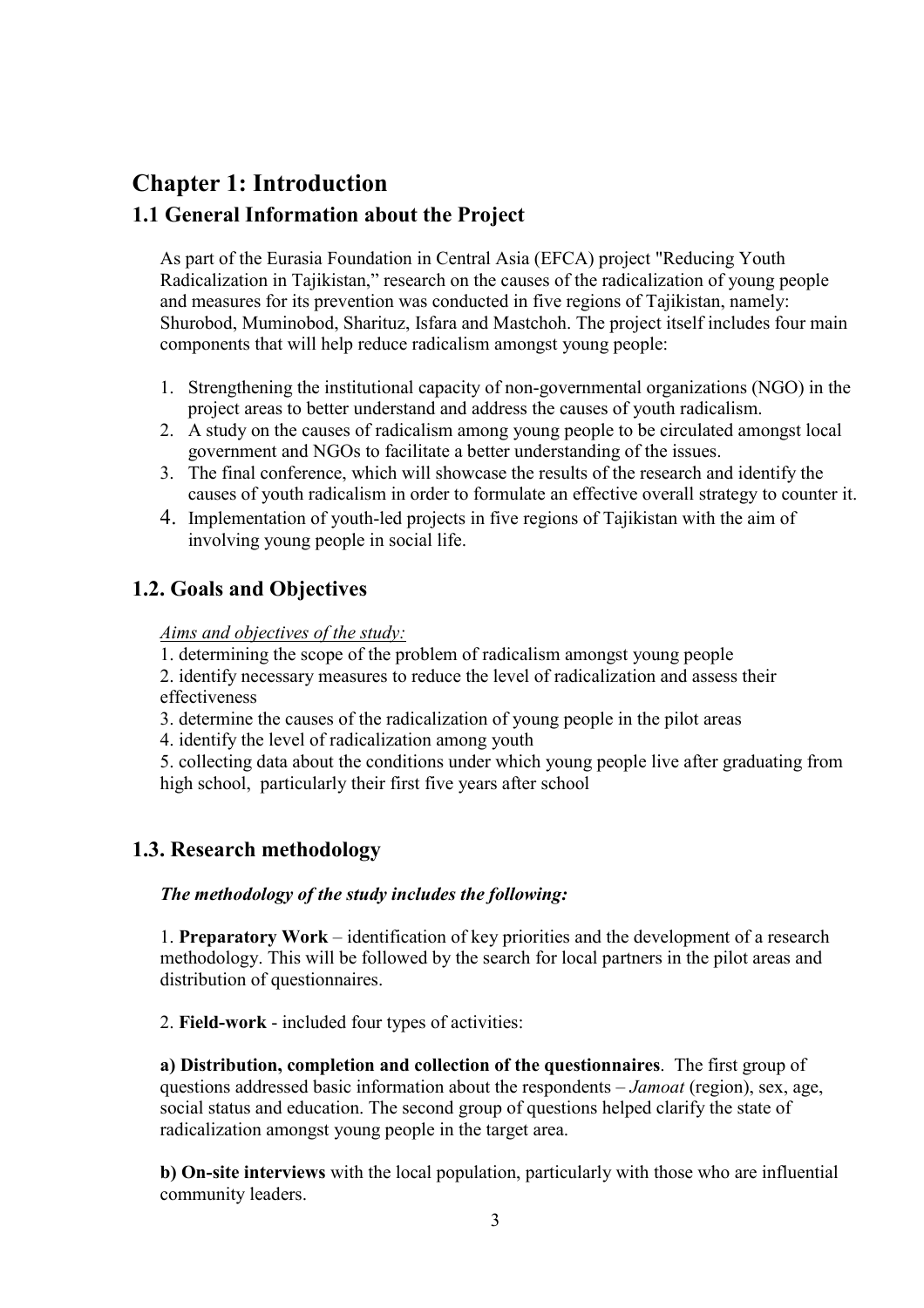c) **The collection of statistical data** for each pilot region from local experts and relevant government agencies.

d) Establishment of **focus groups** with the participation of active young members.

**3. Analysis of data collected** and creation of a final report summarizing the results of the field work.

# **Chapter 2. Main Findings**

### **2.1. Matchoh (New Mastchoh)**

#### **I. General Information:**

#### **Specific features of the area:**

**First,** the region has ethnic and social specificities.The new district Mastchoh was created during the development Dilvarzinskoy steppe in the 1950s and 1960s. The majority of its residents were from the Mountain Matcha (about 80 percent of the population). This area is different from other the cotton-growing areas of the country (for example, in neighboring Zafarabad region has a much more diverse ethnic composition of the population).

**Second,** although some surveys on this subject have been conducted, it is generally considered that the level of religiosity among the population is higher than in neighboring areas. This is partly due to the continuation of traditional values amongst the population. The Mountain Match was traditionally considered one of the centers of the Mazars with its holy sites attracting pilgrims from all Tajikistan before Soviet times. Thus, the population believed that three (by some accounts five) visits to Hazrat-Burha, five (seven) visits Hazrat Sultan Haji, three visits Iskhokov and seven visits to Abu Moussa Ashgar (in the mountain match) equated to the hajj to Mecca. On the other hand, some researchers emphasize that the higher levels of religiosity are due to the difficulties that were experienced during the involuntary resettlement of the local population to New Mastchoh in the middle of last century. According to the respondents, in some villages the climate and new life killed many children and elderly people.

**Third,** Mountain Match has historically been considered one of the most isolated regions in Tajikistan and was one of the strongholds of resistance to the Soviet authorities during the Basmachi movement (up to mid 1930's). In interviews with local people they consistently emphasized this resistance as a key feature of the local population's mentality. Indeed today many residents of New Mastchoh are members of opposition parties and movements. During the Civil War (1992-7), the area and its population remained outside opposition controlled territory, however it was still considered sympathetic to their cause.

**Fourth**, the region is located along the Tajik-Uzbek border. It is also one of the major cotton growing districts. Accordingly, access to water and land remain major potential conflictgenerating factors in the area. Currently, all respondents stressed that the majority of disputes are resolved peacefully. However, at the same time, local residents said at the initial stage of resettlement in Soviet times, some conflicts between Uzbek and Tajik settlers had taken place**.**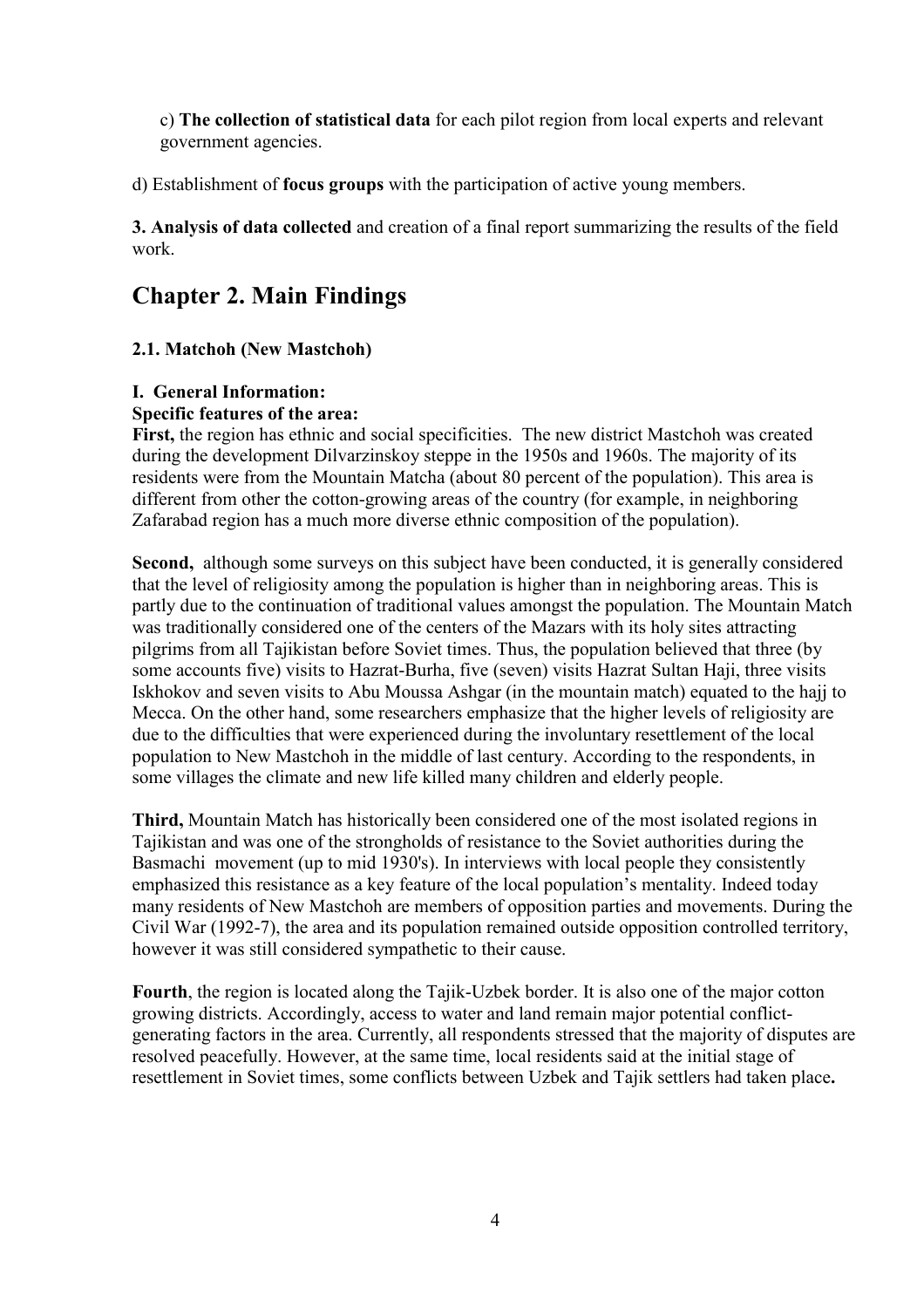### **II. Summary of activities carried out during field-work:**

The interviews and questionnaires were carried out in last week of September 2010. Respondents were interviewed in the district's central town of Buston. We used the following methods of sociological research: questionnaires, interviews and focus groups with active young people.

*The Task Force investigation:* There are 500 young people living in the Mastchoh area. Many are pupils at the upper secondary school or students of the Agricultural College. Some are unemployed or young returning migrants. Interviews were also conducted with NGO staff, clergy and local government.

From 28 September to 30 September the survey was conducted among young people, to determine the level of radicalization and the issues that concern them. A total of 408 questionnaires were completed. The distribution of respondents from the jamoats that make up New Mastcoh district were as follows: Mastchoh - **106 respondents. (26%),** Obburdon - **124 (30%),** Paldorak - **45 (11%)**, Avzikent - **60 (15%)** and Buston - **73 (18%).** Of the young people surveyed **228 (56%)** were males and **180 (44%)** were female. During the survey we tried to keep a gender balance but this proved difficult. This was due to the fact that few girls continue their education in high school and consequently are less accessible to researchers. The age of the respondents was as follows **under 18: 232 (56%) respondents**, **18-25 years: 176 people (43%).** Of the respondents **219 (54%) were students** in school and **181 were students at university** and **9 people (2%)** were locally employed.

2. **Interviews** – During the same period, a series of detailed interviews with key representatives of local government, the community and civil society. In total there were 17 interviews (list attached).

#### 3. **Focus Groups- Focus group with an active youth**

#### **Venue:** *Building IOGV Mastchinskogo Area*

**Number:** *12 people*

In order to determine the relationship between young people and radicalism we conducted a focus group in a building of the district center Mastchoh involving local schoolchildren and students. The subject of discussion was radicalism and how it manifests itself in the area.

#### **III. The main comments made by participants in the study:**

**First**, almost all participants noted that they had not observed radical sentiments among youth. At the same time, most participants either in their questionnaires or during the interviews could not demonstrate a clear understanding of the term "radicalism".

**Second,** most of them recognized that in the area there are factors that may contribute to the manifestation of radicalism among young people. Regarding the factors themselves and the reasons for the growth of radicalism there was no consensus. At the same time, the majority of the participants stated the following:

 - lack of education, the alienation of youth from education, the negative impact of the environment, lack of access to information. Respondents told us many young people become radicalized after school due to the fact that they cannot continue learning in universities. - migration of parents from Tajikistan, resulting in teenagers being left without adequate supervision meaning they can become involved in unlawful acts and join radical underground organizations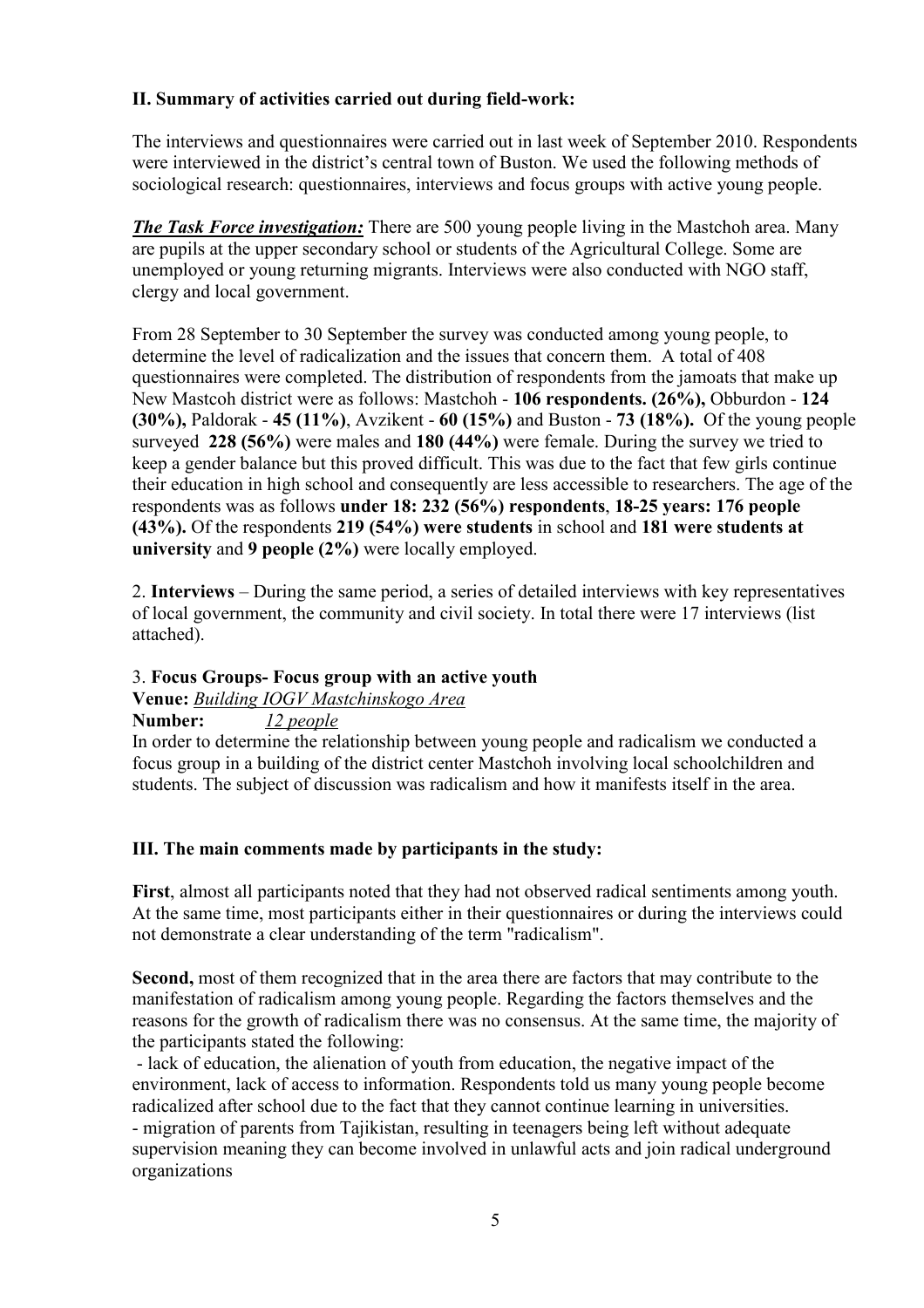- some young people complained about the parents themselves, their ban on continued learning for girls and prohibition of marrying without parental consent

- during the discussions in the focus group participants noted the problem of students receiving religious education abroad

- unemployment and particularly amongst youth, lack of places for leisure activities for youth, sports facilities etc

#### **Recommendations made by the participants:**

• There is a need for leisure activities to be organized for youth.

• They suggested the preparation and publication of a youth newspaper, where they can raise and discuss youth issues.

• Young people want educational workshops and training in various skills that can help them find jobs.

• Respondents requested that public events (sporting, cultural, intellectual, etc.) be held in their areas.

# **2.2 Isfara**

### **I. General Information:**

Isfara is one of the most heavily populated areas of the country (150,000 inhabitants in 2008). According to the survey 43.5% of young people living in the city of Isfara are men and 56.5% are women. The population distribution is as follows, Honobod (28.6%), Kulkant (15.6%), Chilgazi (18.6%), Navgilem (24.3%), Neftobod (18.7%) and Isfara (30.4%). A study among young people was conducted in September-October 2010. The average age of the district is 29.

#### **Specific features of the area:**

**First**, lack of water and land, characteristic for the whole district, which substantially limits employment opportunities.

**Second,** since independence the region has been the scene of ethnic clashes between Kyrgyz and Tajik communities several times. At present, the delimitation of the Tajik-Kyrgyz border has been stopped because of the disputed borders. Thus, for the border zone is characterized by a certain level of ethnic tension.

**Third,** it is traditionally believed that the population of the area has a higher level of religiosity than other parts of the country. In recent years, numerous local people have been arrested for membership of banned extremist organizations primarily the IMU (Islamic Movement of Uzbekistan), Bayat and Hizb-ut-Tahrir. At present their influence in the region is difficult to determine. The Islamic Renaissance Party of Tajikistan enjoys strong support in the district and offers a more moderate interpretation of political Islam.

## **II. Summary of activities carried out during field-work:**

In order to determine the attitude of young people to different forms of radicalism in the Isfara region, research was carried out in the following jamoats: Navgilem, Chilgazi, Kulkan, Surkh, Lakkon, Kalachai Dugchi, Vorukh, Kushdehot, and Shurab Muldon.

## **III. The main comments made by participants in the study:**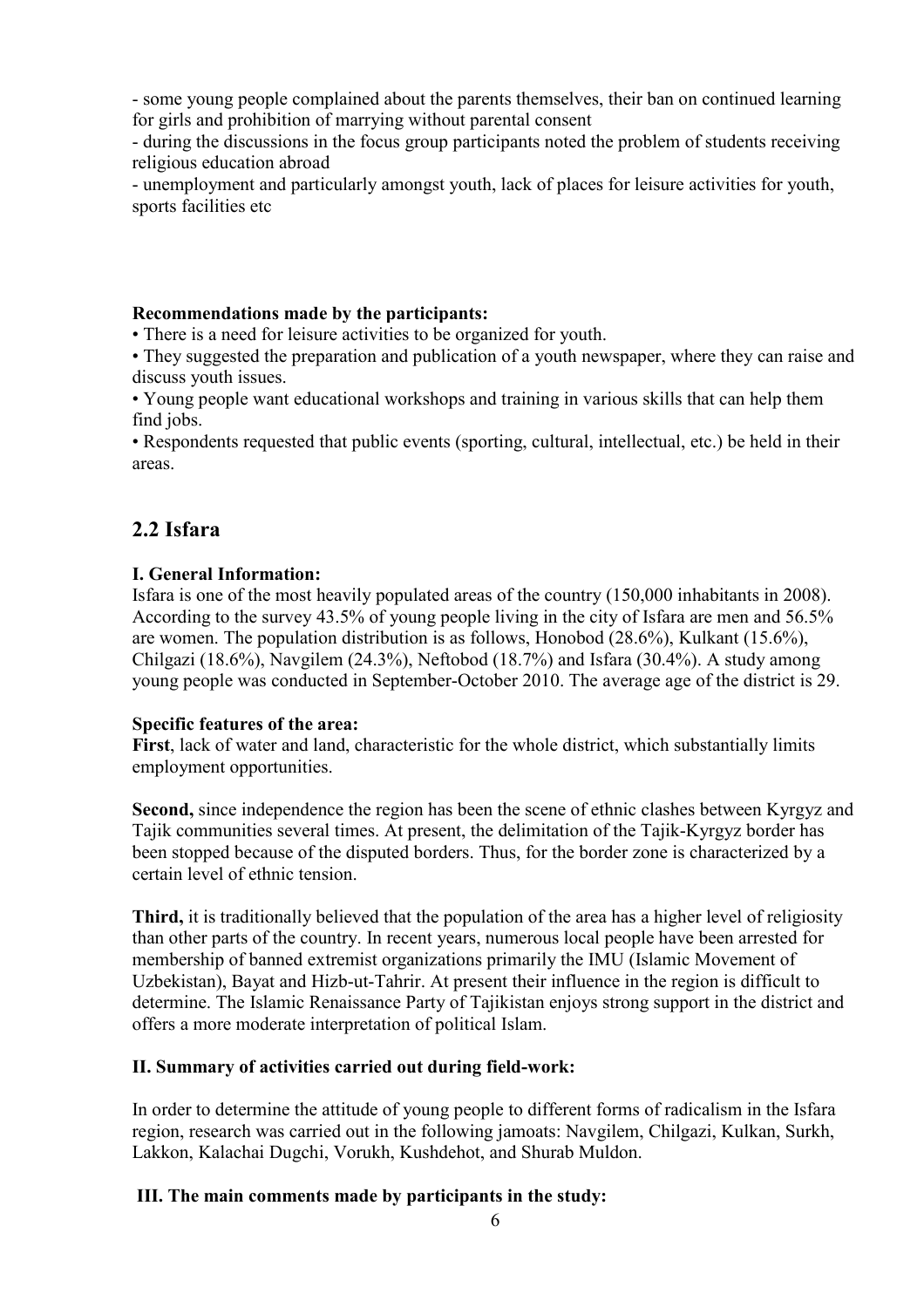**First**, most participants noted the presence of both secular and religious radicalism in the area. The majority of survey participants noted that, in general, radicalism not that prevalent within their society.

**Second,** low living standards, poor education, and high youth unemployment, as well as a largescale migration were listed as key factors in the radicalization of youth

**Third,** participants described the lack of specialized centers catering for young people. Several respondents noted the existing conflict between the young people who aspire to open such a center and more traditional adults who are not allowing them to do it.

#### **Recommendations for the prevention of radicalism among young people:**

• There is a need for the provision of employment opportunities for young people through the resumption of economic enterprises.

• There is a need for improvement in the training and education of young people in families and schools.

• Respondents advocated the establishment of sports complexes, recreational and educational centers in the jamoats of the Isfara region.

• Young people seek greater support for their innovative ideas and want to develop their own initiatives. There is also need for centers offering teaching in foreign languages and different skills.

• Young people also requested financial and informational support for those who want to open small businesses.

## **2.3 Sharituz**

#### **I.General Information**

Initially, studies were conducted in Sharituz from 27 to 29 September 2010. Sharituz district is located 192 km south of Dushanbe near the borders with Uzbekistan and Afghanistan. Its total area is 15,000km² and its population is 96,7000. The population comprises of mainly Tajiks and Uzbeks with some Russian, Arabs, Tatars, Turkmen and Ukrainians. Over 30% of adults are currently migrant workers in other CIS countries, mostly in Russia.

#### **Specific features of the area:**

**First,** there is high multi-ethnicity, as most of the population consists of three ethnic communities - Tajiks (in large part coming from Karategin), Uzbeks and Arabs. In the initial period of civil war the area was the scene of an armed confrontation and fighting, accompanied by massive human rights violations with many of the victims coming from the civilian population. From 1992 to 1996 about a third of the local population (mainly representatives of displaced people from Garm) were forced to move to neighboring Afghanistan.

**Second,** as in other pilot areas there is a shortage of water and land resources, which in the past led to inter-ethnic and inter-communal confrontation. At the same time, local communities continue to live fairly isolated from each other. The memories of the injustices incurred during the civil war remain in the memory of the population.

Thus, in all probability in future we may see a growth in ethnic radicalism and regionalism, mainly arising from the issue of access to land and water resources. At the same time it should be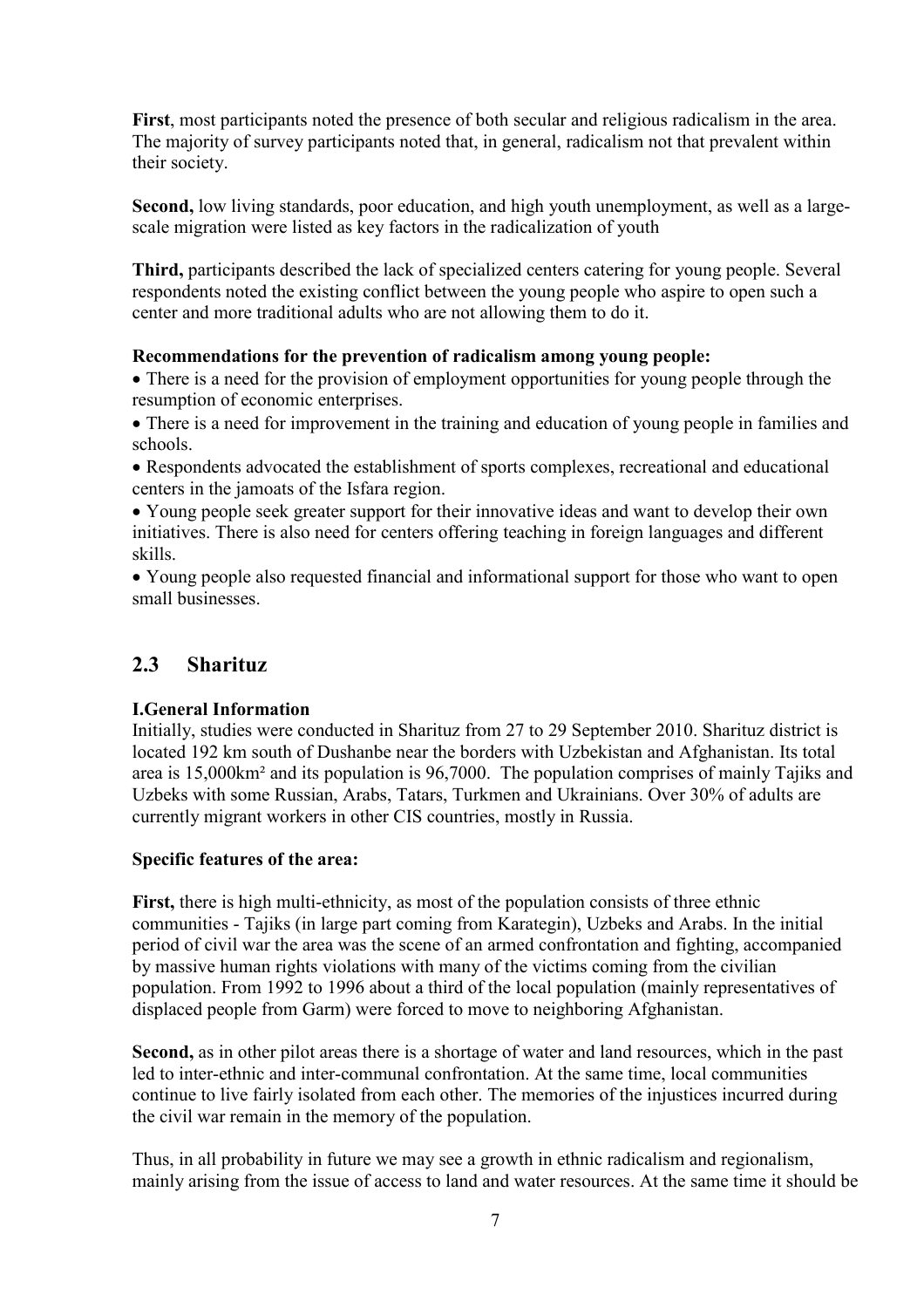noted that the issue of community relations remains a "taboo" for local residents. The majority of respondents preferred not to touch upon this subject, or limited to general remarks, though in private conversations, agreed with its relevance and importance to their region. Another feature of the region, when compared with the other pilot areas, is the higher level of civil society development. In the area there are numerous active microfinance institutions. Both these agents can be utilized to ensure the more effective implementation of this project.

#### **II. Summary of activities carried out during field-work:**

The local population were surveyed and three focus groups were convened. These involved young people, local authorities, representatives of public organizations, including "Shifo" (Dr. Nargiza Shomansurova), "Ehler" (Hubon Safarova), "Bonuvoni fard "(Venus Dzhabarova)," Malik "(Irina Duserova), representatives of law enforcement agencies, including the inspector for delinquency amongst youth in the Shartuzkogo district, Sayidmuhammad Davlatov, a graduate of the Police Academy of the Republic of Tajikistan.

In particular, the participants of the focus groups raised the following questions and issues for discussion:

- the need for clarification of the level of knowledge and awareness of youth about the concepts of "radicalism" and "extremism"
- the level of education for young people in particular jamoats and villages
- possible level of radicalization of local youth;
- age category of young people most affected by radical movements
- the measures taken by state agencies on the prevention of radicalism among young people
- the living conditions of young people after high school graduation
- the problems faced by school leavers in employment and continued employment

#### **III. The main comments made by participants in the study:**

**First**, all participants of the survey denied the existence of radicalism and extremism amongst local youth. At the same time, as in other areas, local respondents as a whole could not answer the question "what is radicalism?"

**Second,** all respondents indicated that the main factors causing the growth of radicalism among young people are the economic and social issues faced by the local population. According to one participant, "we have democracy only in theory, but in fact we have dictatorship, a dictatorship and radicalism, and this creates distrust. Nothing grows on our land, we have no tractors and no spare parts. If we had these then we could raise people's living standards and prevent the radicalization of young people. "

**Third,** Sharituz is a rural area but the level of education and the percentage of young people in higher education remains quite high. As a result young people in the villages are less religious and more drawn to urban, secular culture. At the same time, according to respondents, the opportunities for recreation in the village for young people are extremely limited. Added to this the high levels of unemployment in the area may lead young people into the ranks of radical organizations.

**Fourth,** a significant proportion of respondents commented on "the need to maintain professional work amongst young people, especially girls. In Sharituz this is possible; the vocational college (number 23) can address this issue. They offer training in vehicle maintenance, welding, dress making and sewing."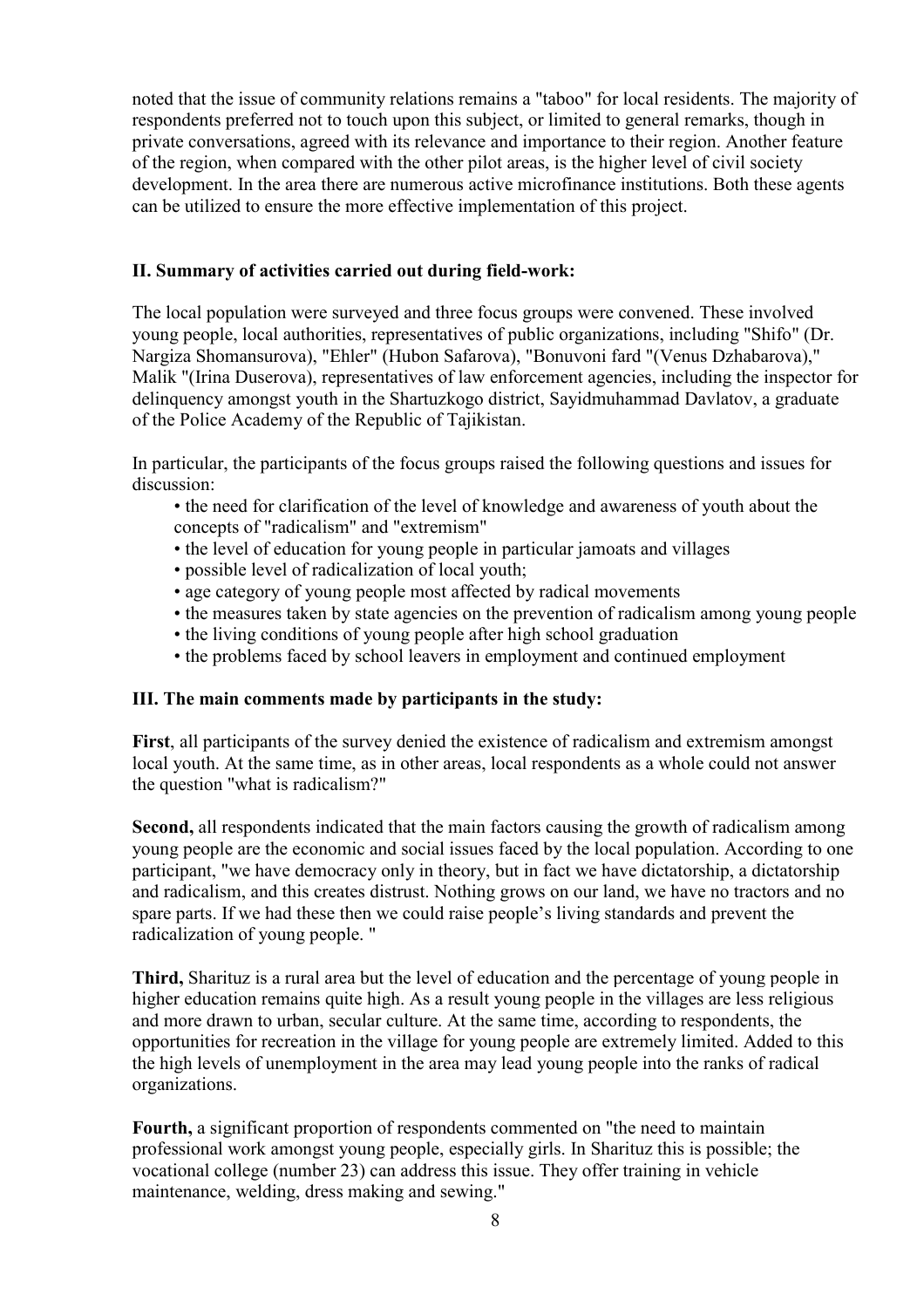# **2.4 Shurobod**

#### **I.General Information**

Shurobod district is 362 km southeast of Dushanbe (in Kurgan-Tube) on the border area with Afghanistan. It is the 164 km from border with Afghanistan. The total area of 228,000 km ² and the population is 52,000. Shurobod district is almost mono-ethnic. The majority of those living in the region are ethnically Tajik, but there are some representatives of the Turkic peoples. According to the Deputy Chairman of the Shurobod *Hukumat*, young people comprise approximately 29% of the total population. Of these over 24% are students in the upper grades of secondary school. Around 6.3% of young people go on to higher education establishments. More than 25% are currently migrant workers in other CIS countries, primarily in Russia.

### **Specific features of the area:**

**First,** Shurobod district is located on the Tajik-Afghan border in a remote mountainous area, making it an area vulnerable to the trafficking of drugs from Afghanistan. In the past few years, there have been cases of the incursion of trafficking groups into the district with the kidnapping and hostage-taking of local residents. According to some reports, a number of local residents were involved in trafficking, many of which later became hostages themselves

**Second,** the involvement of some residents of border villages in smuggling operations from Afghanistan may make them more susceptible to the propaganda of radical organizations

### **II. Summary of activities carried out during field-work:**

During the course of the study we distributed questionnaires, conducted interviews and held two focus groups. Youth representatives, local government, representatives of social organizations from the villages of Zulmobod, Devdor, Kuhdoman, Safed, Cady and Hodge Galton, all participated in the focus groups. Also in attendance were representatives of law enforcement agencies, including the Head of the Department of Children & Adolescent Rights in Shurobod district Sadulloeva Faizulloevich Ramadan, a graduate of Kulyab Pedagogical University of the Republic of Tajikistan.

#### **III. The main comments made by participants in the study:**

**First**, many respondents linked the potential growth in radicalism in the region to its proximity to Afghanistan and the frequent cases of illegal border crossings. Meanwhile, they argued there is no evidence of the existence of any clandestine group or cell of a radical organization in the area

**Second,** most respondents attributed the possibility of a growth in radicalism with rising youth unemployment. This leaves the young people idle and lacking in direction in their lives.

**Third,** as in other pilot areas, the participants talked about the lack of employment opportunities for youth and the lack of opportunities to engage in social life. According to one participant, "there is a lack of jobs, life is monotonous and there are no clubs, sports facilities or libraries. Among rural youth awareness of the law is limited, especially on radicalism and its implications."

### **Recommendations for the prevention of radicalism among young people:**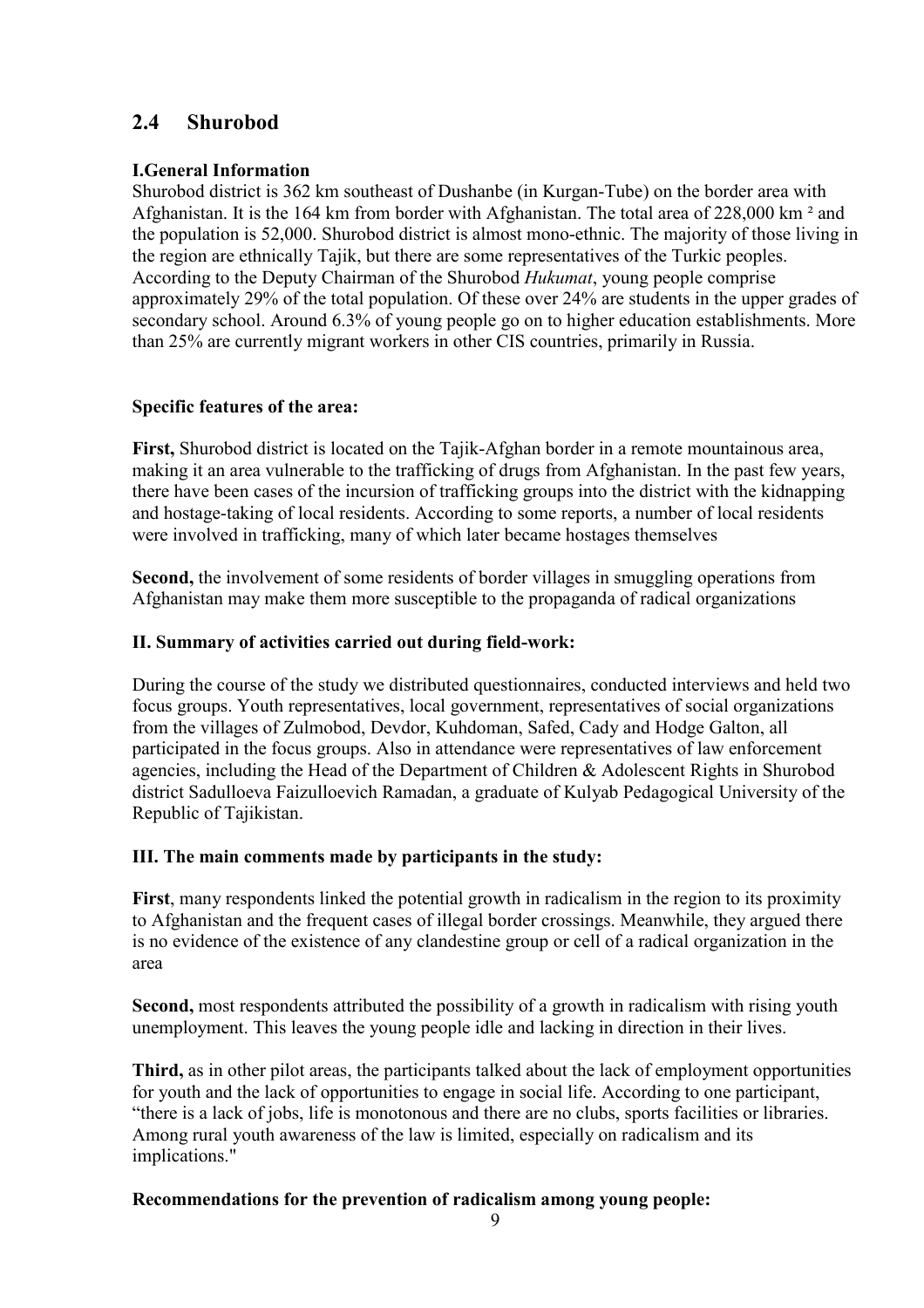• The respondents called for the introduction and development of specialized courses tailored to local needs. According to one of the youth representatives "there are many young people, who for good reasons do not attend school and cannot get a profession. Our area is agricultural, there is livestock and horticulture. Why can't I study courses in these fields? This way we can prevent any manifestation of radicalism and crime."

• There is a need for the creation of permanent jobs in the area, as the majority of jobs for local youth are seasonal in nature.

• Young people called for the establishment of information centers for young people. These could train girls and young women in domestic skills and hold seminars to raise the level of legal knowledge, including family law.

## **2.5 Muminobod**

#### **I.General Information**

Muminobod district is 321 km southeast of Dushanbe. It covers an area of 880,000 km ². The population is 78,000, of which the youth population is 23,000, including 12,000 girls. The number of migrants is around 2,000 of which 60-65% are young people. The average school has 800 to 850 students, with 100 to 120 of these reaching high school. At this time, 40 students from among the graduates are studying at foreign universities. The Muminobod district is almost mono-ethnic. The area is inhabited primarily by Tajiks, with a small number of representatives of the Turkic-speaking people living in several local villages. Muminobod is similar to other mountainous areas of Tajikistan, where the basis of the local economy is agriculture. Yet compared with other pilot districts, the level of migration here is higher. In some villages the vast majority of the local adult population has migrated. In total more than 25-30% of the local population are employed as migrant workers in other CIS countries, mostly in Russia. In some jamoats, migrant workers account for 40% of the population.

#### **II. Summary of activities carried out during field-work:**

Two focus groups were held. Youth representatives, local government, community organization "Sadbarg ", representatives of law enforcement agencies, including the head of the Department of Religious Affairs, Muminobod district, Boronic Dzhamoliddina and the head of the Department of Youth, Sport and Tourism.

With the support of international organizations there have been several projects on the development of local production, mainly in horticulture and bee keeping. A resource centre with computers and internet access has also been established. More than one thousand young people have received training in ICT at this centre. Some young people have also been given the opportunity to go kayaking and canoeing.

#### **III. The main comments made by participants in the study:**

• Muminobod does not differ greatly from neighboring Shurobod.

• At the same time, respondents suggested that in future, radical ideas could penetrate into the area from the outside, both from Kulob, Shurobod and Badakhshan.

• The majority of respondents stressed the need for extensive support for small businesses. As one of them said, "80% of young entrepreneurs and businessmen receive very little, not enough to live on. We have the opportunity to work in rural areas, but entrepreneurs need comprehensive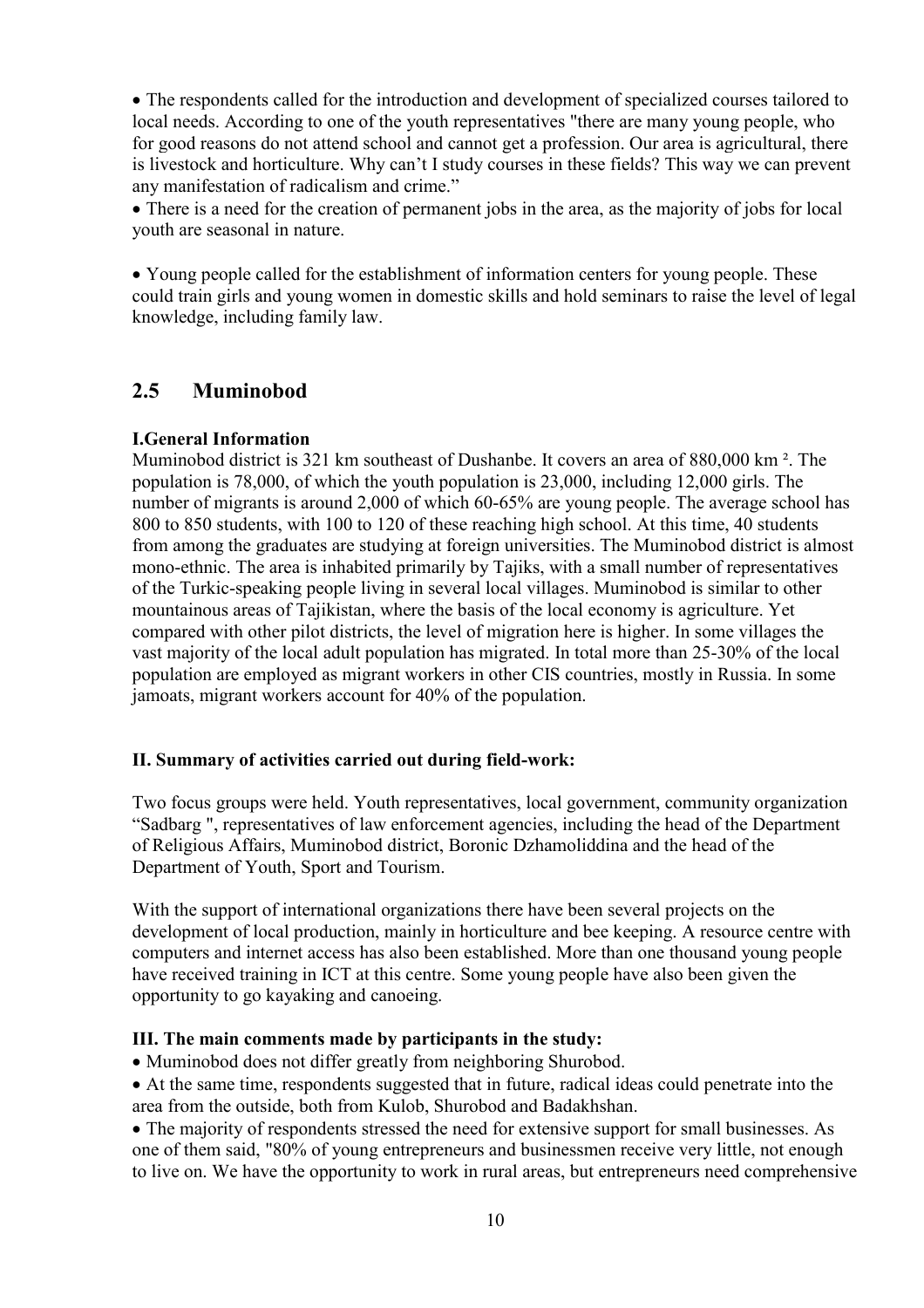assistance to protect their rights and enhance their knowledge of land laws." The respondents suggested the organization of training courses adapted to local conditions and needs;

• The respondents denied the existence of clandestine cells in the area, although they did not deny the growth of religious identity. However, none of the respondents ruled out the possibility of such developments in future if the socio-economic status and quality of life in local communities does not improve.

• Some respondents believed that the main reason for the growth of radicalism is unemployment and mass labor migration. As in the neighboring district, in Muminobod employment is only seasonal. According to one person surveyed, "I live in a village of 12,800 people of which half are young people. They are all engaged in seasonal work, three or four months of work when the harvest being gathered and then six to seven months a year with no work. We need to help to youth find more permanent employment in the district."

# **3.0 Concluding Remarks**

#### **As mentioned above, the objectives of this study are two-fold:**

**Firstly**, to provide an overview of the situation in each of the pilot areas in order to determine the approximate level and the potential for radicalization of local youth

**Secondly**, based on the data collected in each of the districts, to identify strategies and methods to prevent the growth of radicalism among youth.

#### **Key findings:**

In all the pilot areas the radicalization of young people is not extensive. This means that the majority of local youth are not involved in politics and like most the population they eschew political activity. This situation can be attributed to the effects of the so-called "post-war syndrome", which is characteristic of many societies undergoing post-conflict transformations. In other words the population prefers not to pay attention to their economic hardship and the lack of welfare support in order to preserve stability and peace.

At the same time, in all the pilot districts, the overwhelming majority of respondents indicated that the possibility of radicalization of both youth and society in general does exist. However, the prospects for the growth of youth radicalism differ rather significantly in each of the pilot areas. In Muminobod and Shurobod the growth of youth extremism is a relatively distant prospect. However in New Mastchoh and Isfara there have already been arrests of members of radical organizations. At present in these regions the rise of radical organizations is proceeding secretively and it is impossible to determine their actual level of support and membership.

#### **If we talk about the nature of radicalization in each of the pilot areas, they can be divided into two sub-groups:**

**Firstly**, in New Matchoh, Isfara and to a lesser extent Sharituz, the growth of radicalism in the form of religious fundamentalism and ethnic intolerance is more pronounced. In these areas radical ideologies and institutions already exist and have some influence over young people. Groups disseminate leaflets and carry out other activities of a clandestine nature. We can make this conclusion based on the interviews, surveys, and from publicly available information from the press and law enforcement bodies.

**Secondly**, in Shurobod and Muminobod there has not been a marked increase in the influence of radical ideologies and groups amongst young people. However in Shurobod young people have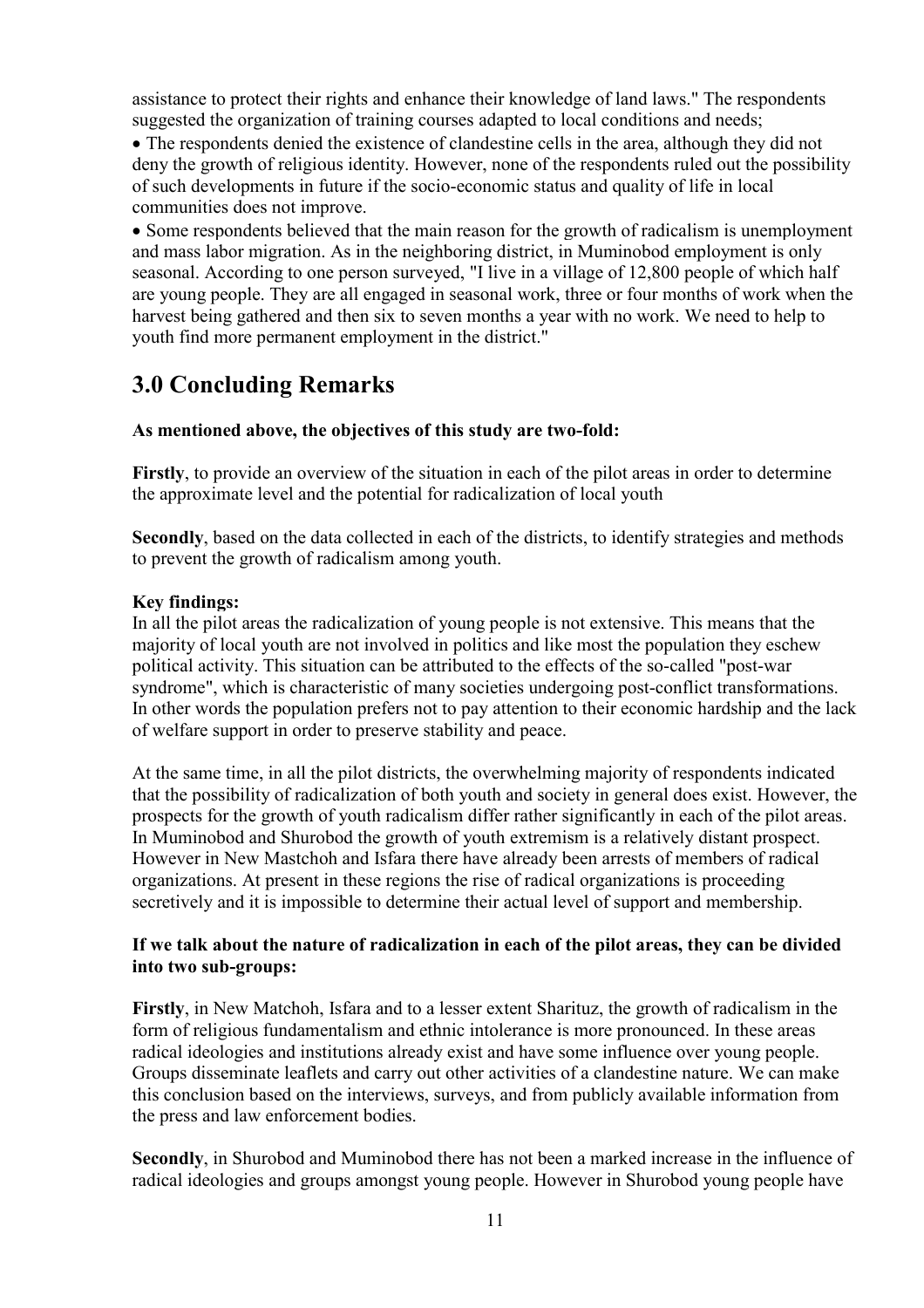been actively involved in criminal activities resulting from close ties with Afghan warlords on the other side of Panj river. Therefore there is concern (expressed more than once during the surveys and interviews) that this dependence can be exploited by radical foreign organizations.

### **3.1 Conclusions:**

**First,** the vast majority of respondents cited socio-economic factors as the main reason for the growth of radicalism. Indeed, international experience suggests that the rise in unemployment and the marginalization of the population are key factors in the growth of extremism among young people, especially in Muslim countries. From this perspective, all the pilot areas can be considered equally susceptible to the threat extremism among the youth.

**Second**, the shortcomings of the educational system and poor levels of religious education contribute to radicalization. This factor plays a significant role and was noted by almost all participants in the interviews.

**Third**, weaknesses in public policies towards young people were often mentioned by respondents. In Mastchoh and Isfara, in particular, there is public discontent at the imposition of a uniform dress code, a ban on the hijab and other restrictive government policies. Some parents in Isfara district will not let their children go to school because of these secular school uniforms, in their opinion, this does not meet with the canons of Islam.

**Separately, we should mention the factor of labor migration.** According to many of the respondents it can lead to the disintegration of the family. Young people grow up lacking supervision increasing the appeal of criminal or religious organizations. On the other hand, many young workers return home and begin to behave in a way that quickly brings them into conflict with local traditional members of society. This growing conflict between youth and the rest of society was noted by many respondents both directly and indirectly. Meanwhile, the experience of other Muslim countries also suggests that such a conflict leads to further marginalization of young people and as a result can trigger the growth of extremism.

Also note that the situation in each area is unique and there are differences in the level of religiosity and social activities undertaken by youth. For example in New Mastchoh there are jamoats where respondents reported that all events (weddings) are carried out according to strict Islamic canons but in other neighboring jamoats (Avzikent) dance parties are held. As such this study found no direct link between the level of religiosity and the radicalization of youth. Thus, in Sharituz arrests of activists and members of the underground organization Hizb-ut-Tahrir took place in Spark which was traditionally no more religious than the neighboring jamoats.

It follows that the radicalism and extremism are complex phenomena, which can take many forms, from ethnic and religious aversion to religious fundamentalism. This study concludes that the triggers for radicalization are primarily socio-economic in nature. Youth extremism can result when young people see no legal ways to solve their problems and to secure their future.

#### **3.2 Recommendations for preventing the growth of radicalism among young people**

#### **Methods for combating radicalism:**

**First**, **support initiatives** aimed at developing local small businesses and entrepreneurship skills among youth. This would include not only economic support but also related educational initiatives.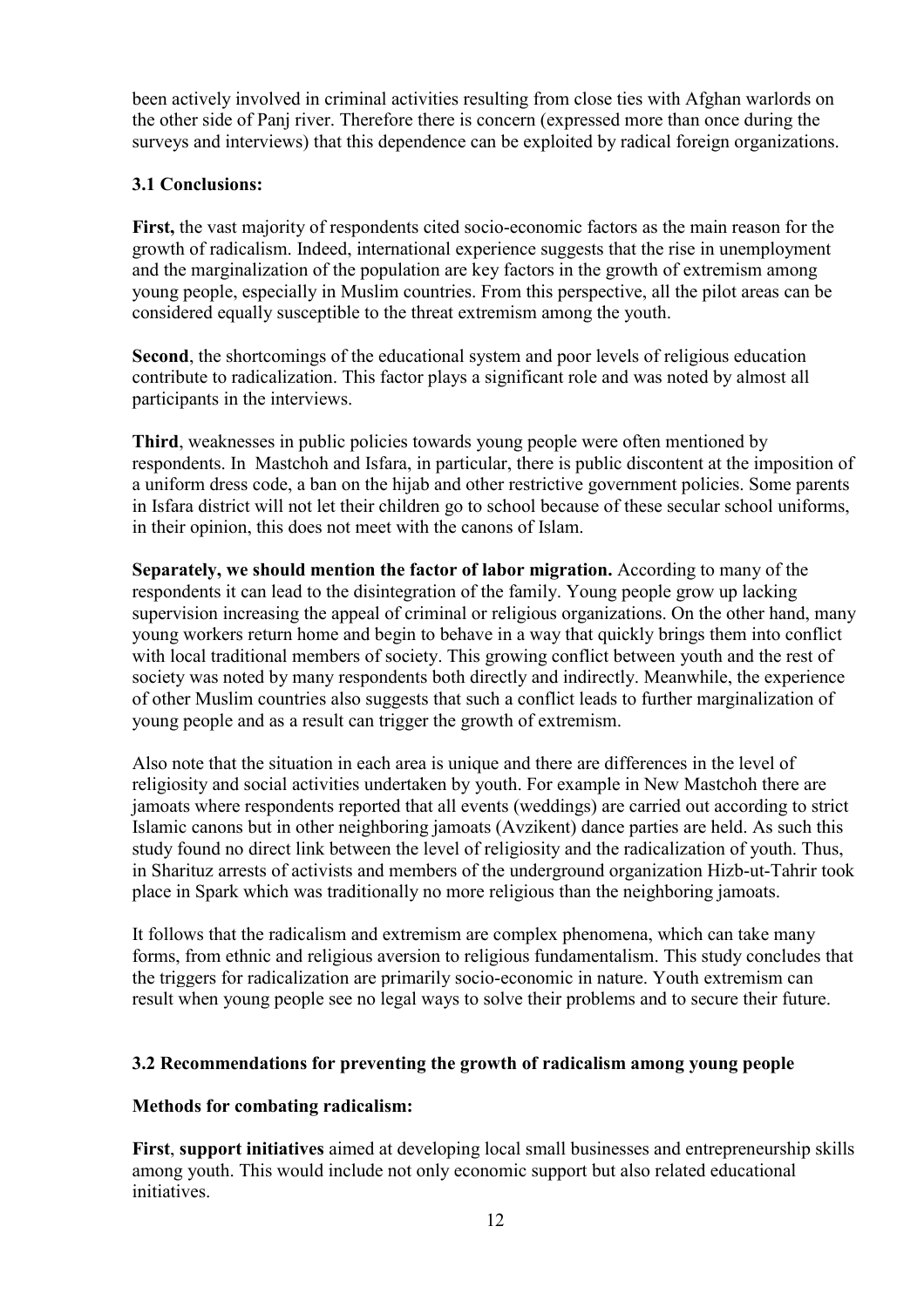**Second**, **capacity building** through vocational education as well as supporting NGOs who operate in the pilot areas in supporting young people's development. In most cases, the respondents insisted on the adaptation of such projects to local conditions and the needs of the young people themselves.

**Third, advocacy** aimed at protecting the rights of young people. In this regard, young people offered to support an initiative to create *Youth Resource Center in jamoats*, where the infrastructure in the form of buildings, as well as the possibility of further financial support from local businesses, already exists. These centers would have computers with Internet access, new books and periodicals. In Mastchoh and Isfara respondents suggested the idea of publishing a weekly periodical newspaper. This would also involve promoting the establishment of local NGOs and civic groups who would implement these youth projects. This would necessarily entail training for these organizations.

The results of the field-work and surveys contradict the popular belief that high religiosity and radicalism are manifested specifically and exclusively among poorer people. New Matchoh and Isfara display higher levels of religiosity and politicization of youth than in the relatively poorer Shurobod and Muminobod districts.

The most likely reason for this that the better off the community, the stronger the desire to become more active local civil society is. Currently, especially in Isfara, a group of young people has emerged, consisting primarily of entrepreneurs, returning migrants and students, who want to change the situation in their areas for the better. However, in a significant proportion of cases their initiatives have been hampered by bureaucracy and the indifference of local authorities. Thus, in some cases, for example in the jamoats Vorukh and Chorkuh, the initiatives of local young people and entrepreneurs for the creation of various sports and cultural facilities have not been implemented due to problems with land and bureaucracy. This marginalization could cause further radicalization of young people. These initiatives need support. In Mastchoh and Isfara many respondents named local entrepreneurs willing to sponsor such events and initiatives. However, due to a lack of government support and a weak civil society these projects have not been implemented. So supporting youth civic initiatives and local groups of civil activists (especially among youth) is an important strategy in combating the phenomenon of youth radicalism and extremism.

**Fourth,** in almost all the pilot areas young people complained about the lack of leisure facilities, especially in urban areas, where a large number of young migrants, who have just returned from Russia, reside. Indeed in Isfara, Mastcoh and Shurobod youth suggested the idea of creating sports facilities, entertainment and learning centers in some jamoats. Many respondents (especially from among the local intelligentsia) noted the shortage of cultural institutions, especially libraries, clubs etc.

To conclude, the results indicate an increasing marginalization of youth in the district surveyed. The study also demonstrated the presence of socio-economic, cultural and political factors which may lead to the growth of radicalization among young people. This suggests that Tajikistani society today is going through a complex process of transformation, which may cause further conflict, depending on the policy of the government, local civil society and international organizations.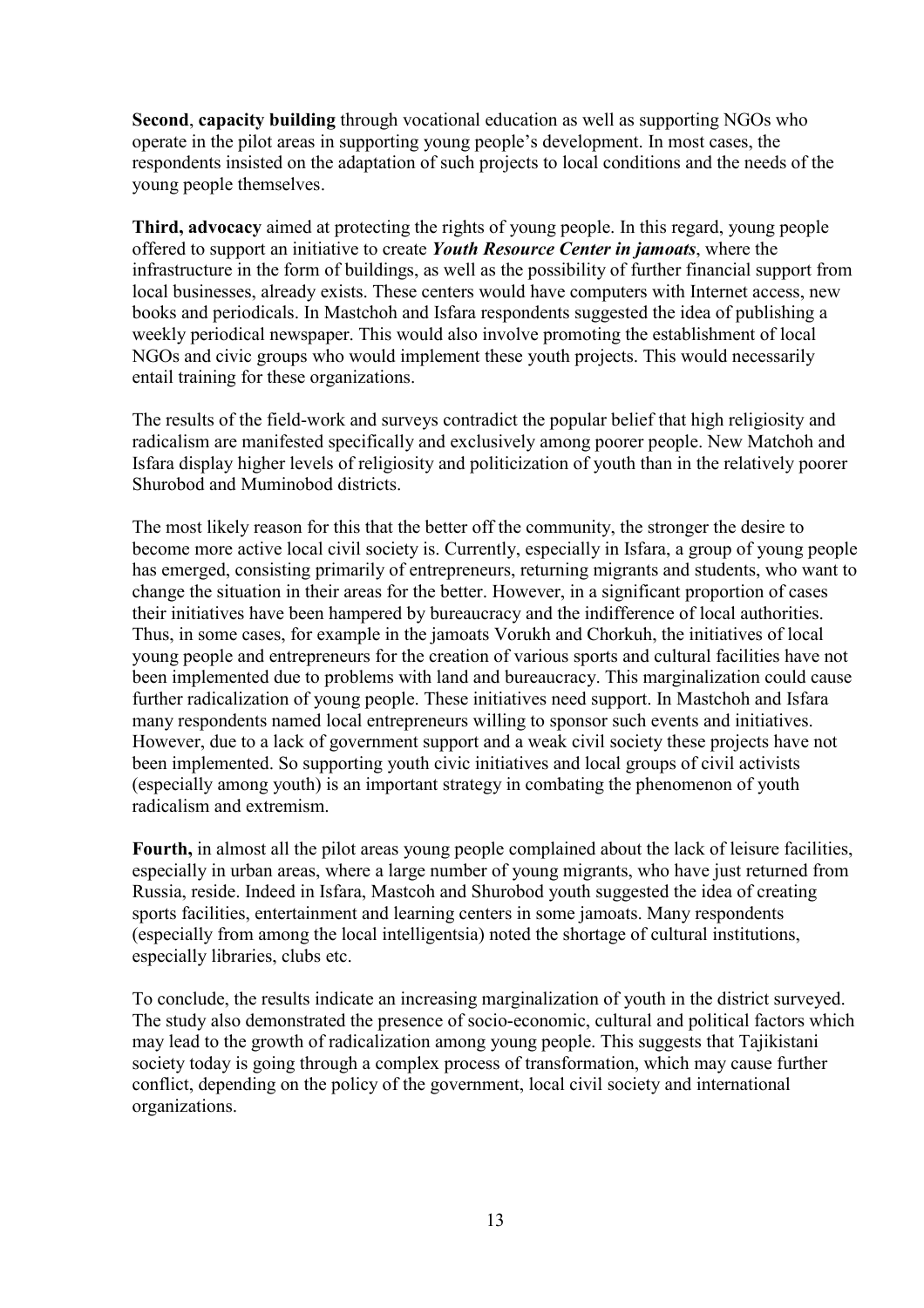#### **Appendix I. Text of the Questionnaire**

#### **Саволнома**

# *Дар мавзуъ:и «Шинохт ва роњњои пешгирї намудани тундгарої дар байни љавонон вобаста ба сиёсати давлатии кор бо љавонон»*

- 1. Мафњуми тундгароиро чї гуна шарњ медињед.
- 2. Кадом намудњои тундгароиро мушоњида кардаед.
- 3. Оё дар мањали зисти Шумо тундгарої дар байни љавонон мушоњида мешавад?
- 4. Омилњои барангезандаи тундгароиро, ки мушоњида кардаед, номбар кунед.
- 5. Аз ин сабабњо бештар кадомњо боиси тундгарої дар байни љавонон шуда метавонанд:
	- сифати пасти таълим дар мактаб ва муассисањои дигари таълим;
	- набудани шароитва муассисањои фароѓатию варзишї дар мањал;
	- сатњи пасти зиндагї;
	- набудани љои кори доимї;
	- фаъолияти назаррас надоштани созмонњои марбути кор бо љавонон.
- 6. Боз кадом сабањоро боиси ба тундгарої рў овардани љавонон мешуморед.
- 7. Ба назари Шумо тундгарої дар кадоме аз ин синну соли љавонон бештар ба назар мерасад:
	- 16-20 сола;
	- 21-25 сола;
	- 26 -30 сола.
- 8. Оё тундгароиро аз тарафи љавонон шахсан мушоњида кардаед?
	- агар мушоњида кардаед, сабабашро дар чї медонед?
	- агар мушоњида накардаед, сабабашро дар чї медонед?
- 9. Дар пешгирии зуњуроти тундгарої дар байни љавонон ба назари Шумо кадоме аз ин ќишрњои љомеъа бештар таъстр гузошта метавонанд?
	- оила;
	- муассисањои таълимї;
	- созмонњои кор бо љавонон;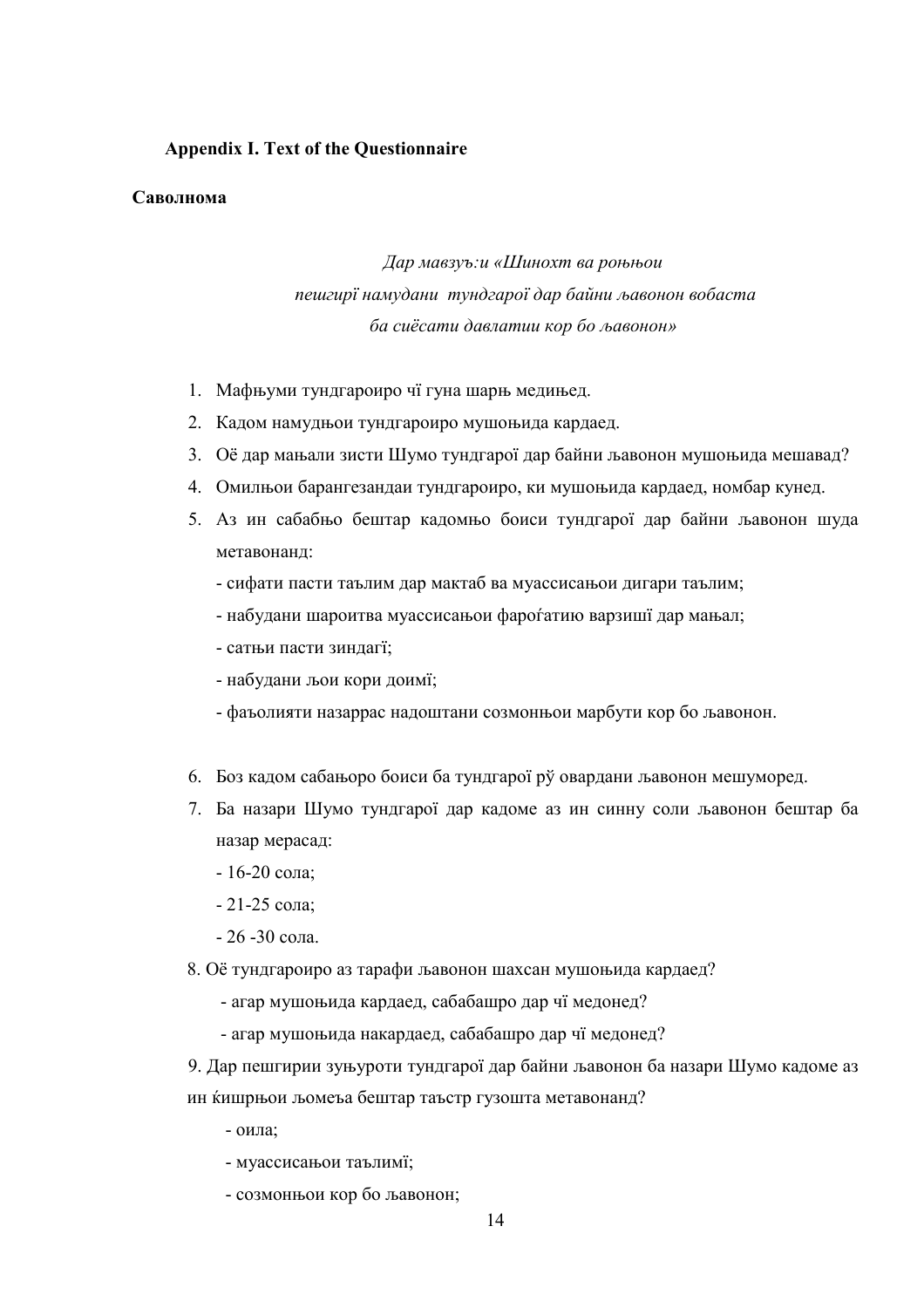- шўрои куњансолон;
- маќомоти њифзи њуќуќ.
- 10. Зуњуроти тундгарої дар байни љавонони касбу кори гуногун дошта бештар дар кадоме аз ин гурўњњо ба назар мерасад?
	- љавонони дар муассисањои таълими дунявї тањсил дошта;
	- љавонони бекор;
	- тољирони љавон;
	- љавонони аз муњољирати мењнатї баргашта;
	- шогирдони мадрасањои динї ё таълими ѓайрирасмии динї гиранда;
	- љавонони дар хориљ а аз љумњурї тањсил карда.
- 11. Ба назари Шумо оила дар пешгирии тундгароии љавонон чї корњоеро анљом дода метавонад?
- 12. Муассисањои таълимиї чї?
- 13. Ањли љомеъа чї сање гузошта метавонад?
- 14. Мисолеро зикр кунед, ки Шумо шоњиди тундгароии њамсолонатон шудаед.
- 15. Барои пешгирии њама гуна зуњуроти тундгарої дар байни љавонон чї мулоњиза ва пешнињодњоро тавсия медињед?

*Мураттиб:*  **Саидањмад ЌАЛАНДАРОВ**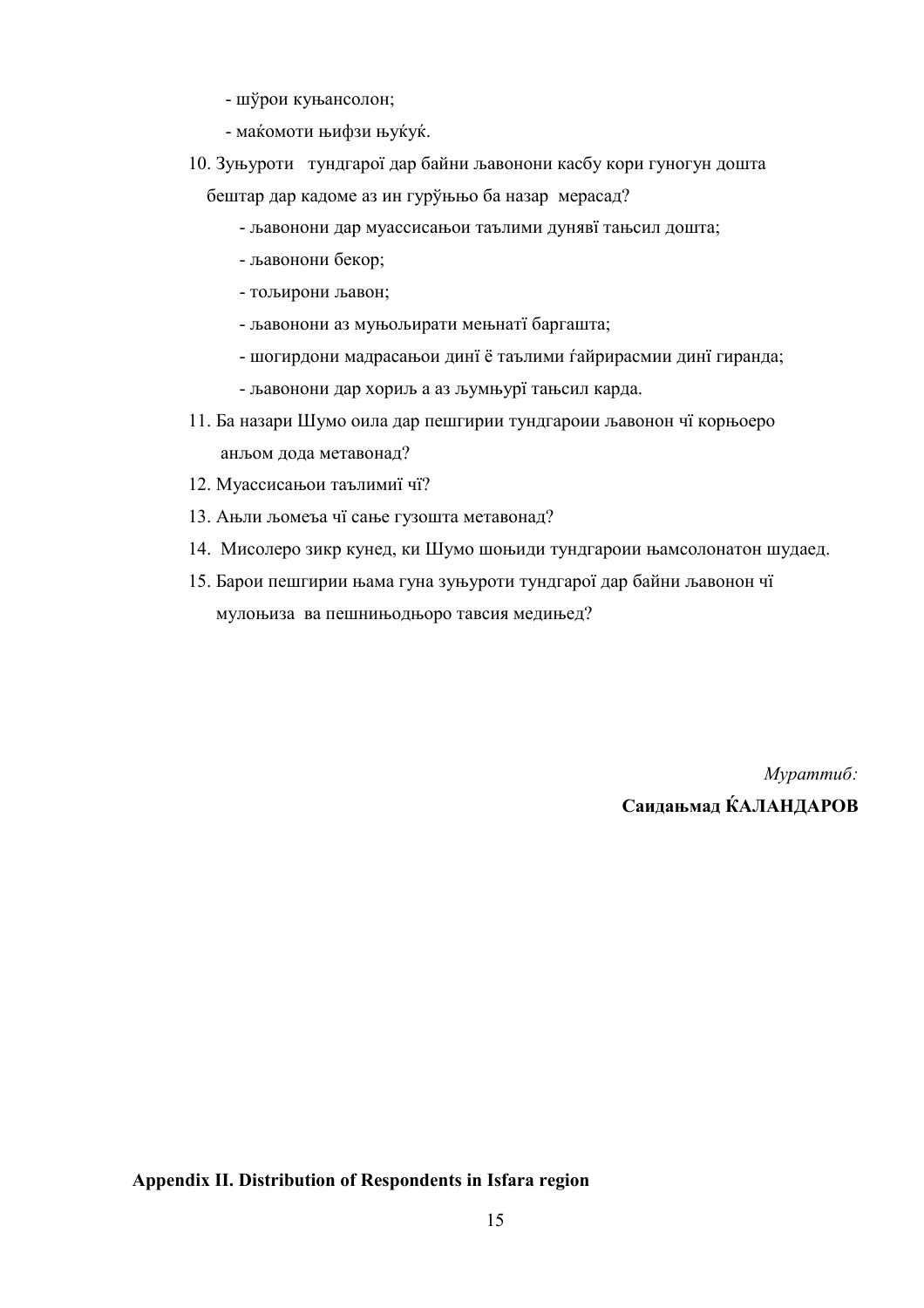

**APPENDIX III. Number of men and women in Isfara and rural sub-districts of Isfara region**